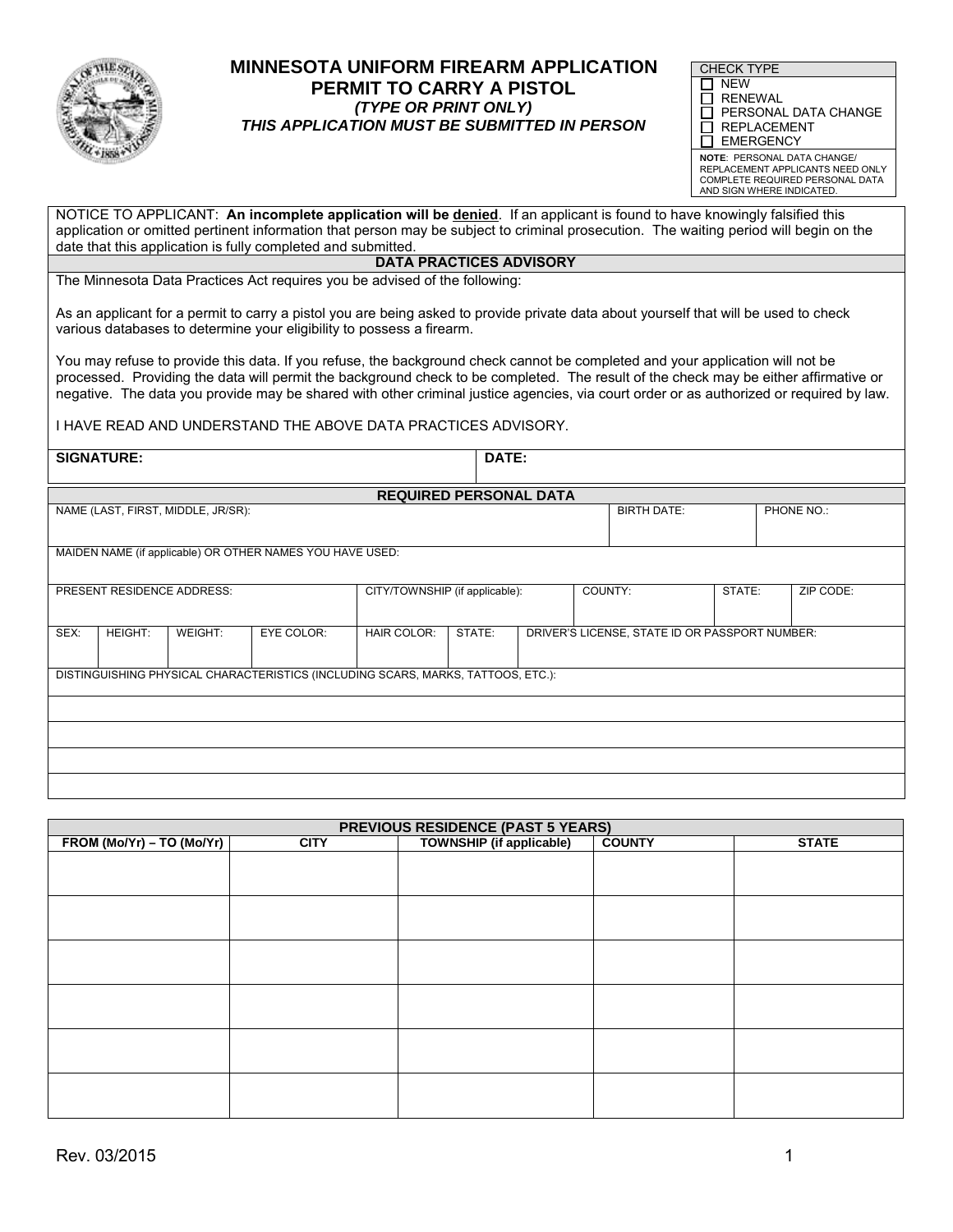| AUTHORIZATION FOR RELEASE OF HUMAN SERVICES DATA FOR BACKGROUND CHECKS                                                                                                                                                                                                                                                                                                                                                                                                                          |                                |  |            |  |        |           |  |
|-------------------------------------------------------------------------------------------------------------------------------------------------------------------------------------------------------------------------------------------------------------------------------------------------------------------------------------------------------------------------------------------------------------------------------------------------------------------------------------------------|--------------------------------|--|------------|--|--------|-----------|--|
| NAME (LAST, FIRST, MIDDLE, JR/SR):                                                                                                                                                                                                                                                                                                                                                                                                                                                              | <b>BIRTH DATE:</b>             |  | PHONE NO.: |  |        |           |  |
| MAIDEN NAME (if applicable) OR OTHER NAMES YOU HAVE USED:                                                                                                                                                                                                                                                                                                                                                                                                                                       |                                |  |            |  |        |           |  |
|                                                                                                                                                                                                                                                                                                                                                                                                                                                                                                 |                                |  |            |  |        |           |  |
| PRESENT RESIDENCE ADDRESS:                                                                                                                                                                                                                                                                                                                                                                                                                                                                      | CITY/TOWNSHIP (if applicable): |  | COUNTY:    |  | STATE: | ZIP CODE: |  |
| TO: Minnesota Department of Human Services or a similar government agency in another state that maintains data about civil<br>commitments                                                                                                                                                                                                                                                                                                                                                       |                                |  |            |  |        |           |  |
| By signing this Authorization for Release of Data I am giving the Minnesota Department of Human Services or a similar government<br>agency in another state permission to release the following types of data about me to the named law enforcement agency. I<br>understand this data will be used by the law enforcement agency as part of a background check to determine whether I am eligible for a<br>permit to carry, to renew a permit to carry or for a permit to purchase a firearm.   |                                |  |            |  |        |           |  |
| The data I am asking to be released is whether I have been:                                                                                                                                                                                                                                                                                                                                                                                                                                     |                                |  |            |  |        |           |  |
| Confined as a result of an emergency mental health or other type of hold order<br>➤<br>Confined as a result of a court hold order<br>➤<br>Committed by a court as mentally ill, developmentally disabled or mentally ill and dangerous<br>➤<br>Committed by a court as chemically dependent<br>➤<br>Found incompetent to stand trial or have been found not guilty by reason of mental illness<br>➤<br>A peace officer informally admitted to a treatment facility for chemical dependency<br>⋗ |                                |  |            |  |        |           |  |
| The data is to be released to the listed law enforcement agency:                                                                                                                                                                                                                                                                                                                                                                                                                                |                                |  |            |  |        |           |  |
| <b>AGENCY NAME:</b><br>Wright County Sheriff's Office                                                                                                                                                                                                                                                                                                                                                                                                                                           |                                |  |            |  |        |           |  |
| <b>AGENCY ADDRESS:</b><br>3800 Braddock Ave. NE; Buffalo, MN 55313                                                                                                                                                                                                                                                                                                                                                                                                                              |                                |  |            |  |        |           |  |
| AGENCY CONTACT PERSON AND PHONE NUMBER:<br>Deputy Rebecca Wirkkula #195 - 763-682-7624                                                                                                                                                                                                                                                                                                                                                                                                          |                                |  |            |  |        |           |  |
| I understand that by signing this form I am requesting the data listed be sent to the law enforcement agency listed. I may stop this<br>consent at any time by writing to the Minnesota Department of Human Services or government agency in another state. If data has<br>already been released based on this consent, my request to stop the release will not work for that data.                                                                                                             |                                |  |            |  |        |           |  |
| I understand when the data is sent to the law enforcement agency the data could be redisclosed as provided under federal and state<br>law. If I choose not to sign this consent form, I may not be able to receive a permit.                                                                                                                                                                                                                                                                    |                                |  |            |  |        |           |  |
|                                                                                                                                                                                                                                                                                                                                                                                                                                                                                                 |                                |  |            |  |        |           |  |
| This consent will end five years from the date any permit is issued unless I indicate an earlier date or event here:<br><b>SIGNATURE:</b><br>DATE:                                                                                                                                                                                                                                                                                                                                              |                                |  |            |  |        |           |  |
|                                                                                                                                                                                                                                                                                                                                                                                                                                                                                                 |                                |  |            |  |        |           |  |
| For Law Enforcement Use Only - Permit Issue Date:                                                                                                                                                                                                                                                                                                                                                                                                                                               |                                |  |            |  |        |           |  |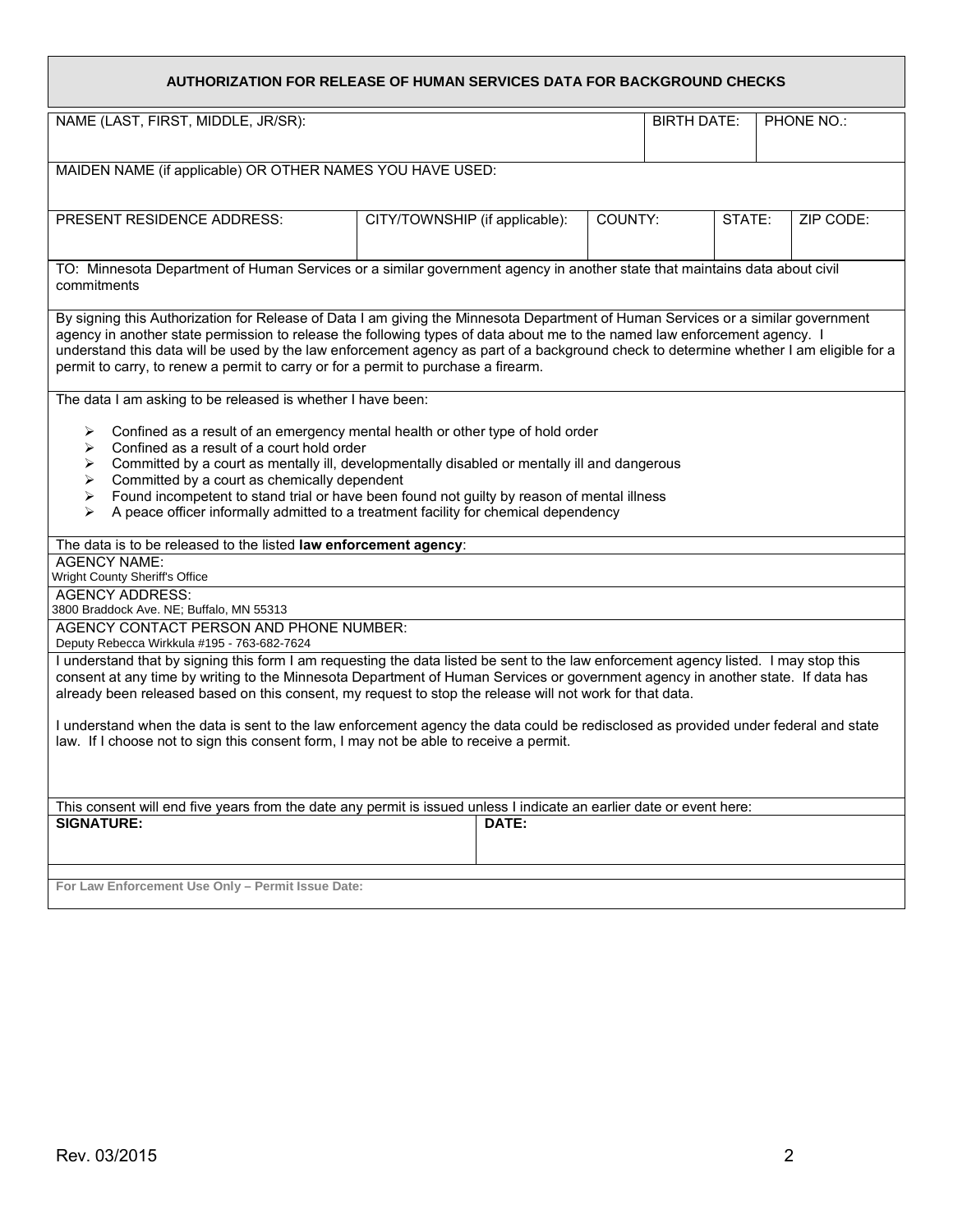#### **RESTRICTIONS**

 **semiautomatic military-style assault weapons. Individuals with restrictions shall not be entitled to possess a pistol or any other firearm. The legal basis for the restrictions may be found in federal law (18 United States Code § 922) or Minnesota law (Minnesota Statutes, §§ 253B.02, The following restrictions apply to the possession of firearms, to purchase/transfer permits, and reports of transfer for handguns and 624.712, 624.713. 624.7131 or 624.714).**

- Must be 21 years old to purchase a handgun or handgun ammunition from a federally licensed dealer.
- Must be 18 years old to purchase a semi-automatic assault rifle.
- **delinquent of a crime of violence applies only to offenders who are discharged from sentence or court supervision for a crime of violence on or after August 1, 1993.**  • Must not have been convicted, adjudicated delinquent or convicted as an extended jurisdiction juvenile of a crime of violence in Minnesota or elsewhere unless civil rights have been restored and during that time you have not been convicted of any other crime of violence. **NOTE: This lifetime prohibition on possessing, receiving, shipping, or transporting firearms for persons convicted or adjudicated**
- Must not have been charged with a crime of violence or placed in a pretrial diversion program by the court before disposition until you have completed the diversion program and the charge of committing the crime of violence has been dismissed.
- Must not have been convicted of fifth-degree assault as defined in Minnesota Statutes, §609.224 or assault as defined in Minnesota Statutes, §609.2242 either in Minnesota or elsewhere since August 1, 1992.
- • Must not have been convicted in any court of a misdemeanor crime of domestic violence as defined in 18 United States Code section 922(g)(9). Federal law prohibits the possession of a firearm for anyone convicted in any court of a qualified misdemeanor crime of domestic violence.
- • Must not be subject to a court order that (1) was issued after a hearing of which you had actual notice and at which you had an opportunity to participate; (2) restrains you from harassing, stalking, or threatening an intimate partner, a child of an intimate partner, or your own child, or engaging in other conduct that would place an intimate partner in a reasonable fear of bodily injury to that person or a child; and (3) includes a finding that you represent a credible threat to the physical safety of such intimate partner or child or by its terms explicitly prohibits the use, attempted use, or threatened use of physical force against such intimate partner or child that would reasonably be expected to cause bodily injury.
- Must not be an unlawful user of any controlled substance as defined in Chapter 152 of Minnesota Statutes.
- • Must not be a person who is or has ever been committed by a judicial determination for treatment for the habitual use of a controlled substance as defined in Minnesota Statutes, §§ 152.01 and 152.02, unless the person's ability to possess a firearm has been restored under Minnesota Statutes, §624.713, subdivision 4 and must not have been convicted in Minnesota or elsewhere of a misdemeanor or gross misdemeanor violation of Chapter152 of Minnesota Statutes, unless three years have elapsed since the date of conviction and during that time the person has not been convicted of any other such violation of Chapter 152 of Minnesota Statutes or a similar law of another state.
- • Must not have been committed to a treatment facility in Minnesota or elsewhere as chemically dependent unless you have completed treatment or your civil rights to possess a firearm have been restored.
- Must not have been judicially committed to a treatment facility in Minnesota or elsewhere as "mentally ill," "developmentally disabled" or "mentally defective," or "mentally ill and dangerous to the public."
- • Must not be a peace officer who has been informally admitted to a treatment facility for chemical dependency unless you possess a certificate from the head of the treatment facility discharging or provisionally discharging you from that facility.
- Must not have been convicted in Minnesota or elsewhere of a crime punishable by imprisonment for more than one year (other than for offenses pertaining to antitrust violations, unfair trade practices, restraints of trade, or similar offenses relating to the regulation of business practices) unless your civil rights have been restored or the conviction has been pardoned, expunged, or set aside.
- • Must not be a fugitive from justice as a result of having fled from any state to avoid prosecution for a crime or to avoid giving testimony in any criminal proceeding.
- Must not be an alien who is illegally or unlawfully in the United States.
- Must not have been discharged from the armed forces of the United States under dishonorable conditions.
- Must not have renounced your United States citizenship.
- • Must not have been convicted of a gross misdemeanor level crime committed for the benefit of a gang (§609.229); assault motivated by bias setting a spring gun (§609.665); riot (§609.71) or harassment and stalking (§609.749), unless three years have elapsed since the date of conviction and during that time you have not been convicted of any other violation of these sections. (All references are to Minnesota Statutes.) (§609.2231, subd. 4); false imprisonment (§609.255); neglect or endangerment of a child (§609.378); burglary in 4th degree (§609.582 subd. 4);
- Must not be under a qualified domestic abuse restraining order as defined in 18 United States Code section 922 (g)(8) or (9) as amended through March 1, 2014.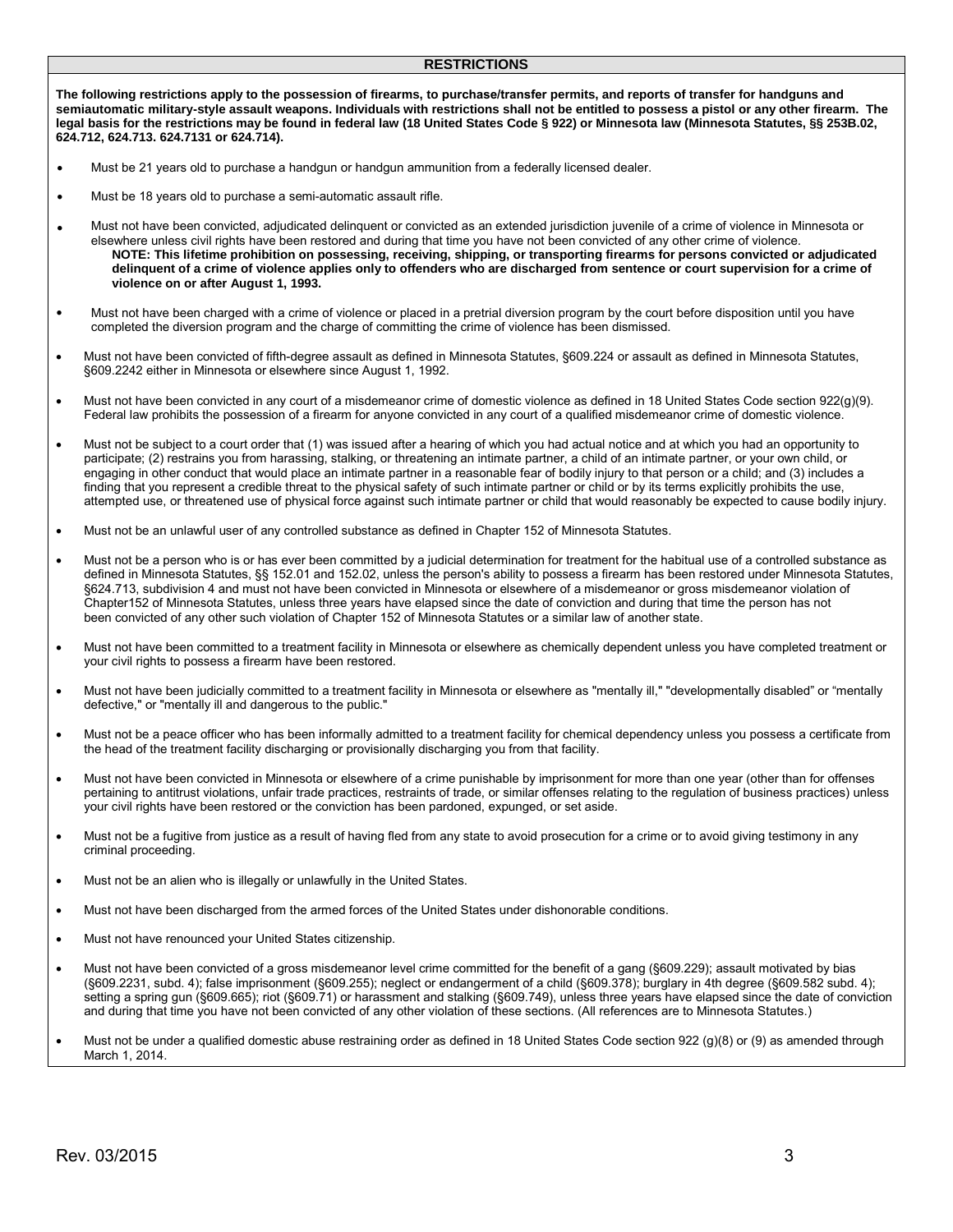#### **RESTRICTIONS**

The following statutes describe persons that are prohibited from possessing a firearm:

- Minnesota Statutes, §518B.01, subdivision 14 Violation of an Order for Protection.
- Minnesota Statutes, §609.224, subdivision 3 Assault in the  $1<sup>st</sup>$  through  $5<sup>th</sup>$  degree with firearms.
- Minnesota Statutes, §609.2242, subdivision 3 Domestic assaults with firearms.
- Minnesota Statutes, §609.749, subdivision 8 Harassment; Stalking; Firearms.
- Minnesota Statutes, §624.713 Certain persons not to possess firearms.
- Minnesota Statutes, §624.719 Possession of a firearm by non-resident alien.
- Minnesota Statutes, §629.715, subdivision 2 Surrender of firearms as condition of release.
- Minnesota Statutes, §629.72, subdivision 2 Judicial review that prohibits person from possessing a firearm.
- Minnesota Statutes, §299C.091 Listed in the criminal gang investigation system.

Note: Federal laws, not listed herein, may also prohibit possession of a firearm for certain persons.

#### **POSSESSING A FIREARM. I HEREBY STATE TO THE BEST OF MY KNOWLEDGE AND BELIEF THAT I AM NOT PROHIBITED BY LAW FROM**

**SIGNATURE:** DATE:

#### **FOR OFFICE USE ONLY**

The Applicant must submit the following items with this application:

- □ A completed application form, signed and dated by the Applicant;
- $\Box$ An accurate photocopy of a certificate, affidavit, or other document that is submitted as the Applicant's evidence of training in the safe use of a pistol that meets the requirements of Minnesota Statutes, §624.714;
- $\Box$ An accurate photocopy of the Applicant's current driver's license, state identification card, or the photo page of the Applicant's passport.

 $\Box$ In addition to the other application materials, a person who is otherwise ineligible for a permit due to a criminal conviction but who has obtained a pardon or expungement setting aside the conviction, sealing the conviction, or otherwise restoring applicable rights, must submit a copy of the relevant order.

#### **NOTICE OF REVOCATION**

Permit, if granted, shall be void at the time the holder becomes prohibited from possession of a pistol under Minnesota Statutes, in which event the holder must immediately return the permit to the issuing sheriff's office.

#### **CHANGE OF ADDRESS/LOSS OR DESTRUCTION OF PERMIT**

Within 30 days after changing permanent address, or within 30 days of having lost or destroyed the permit card, the permit holder must notify the issuing sheriff's office of the change, loss, or destruction.

#### **If card is lost or destroyed, permit holder must provide a notarized statement that the card has been lost or destroyed.**

Failure to provide notification as required by this subdivision is a petty misdemeanor.

#### **DENIAL**

**This application is denied based on the following reason(s):** 

**Sheriff's Office**